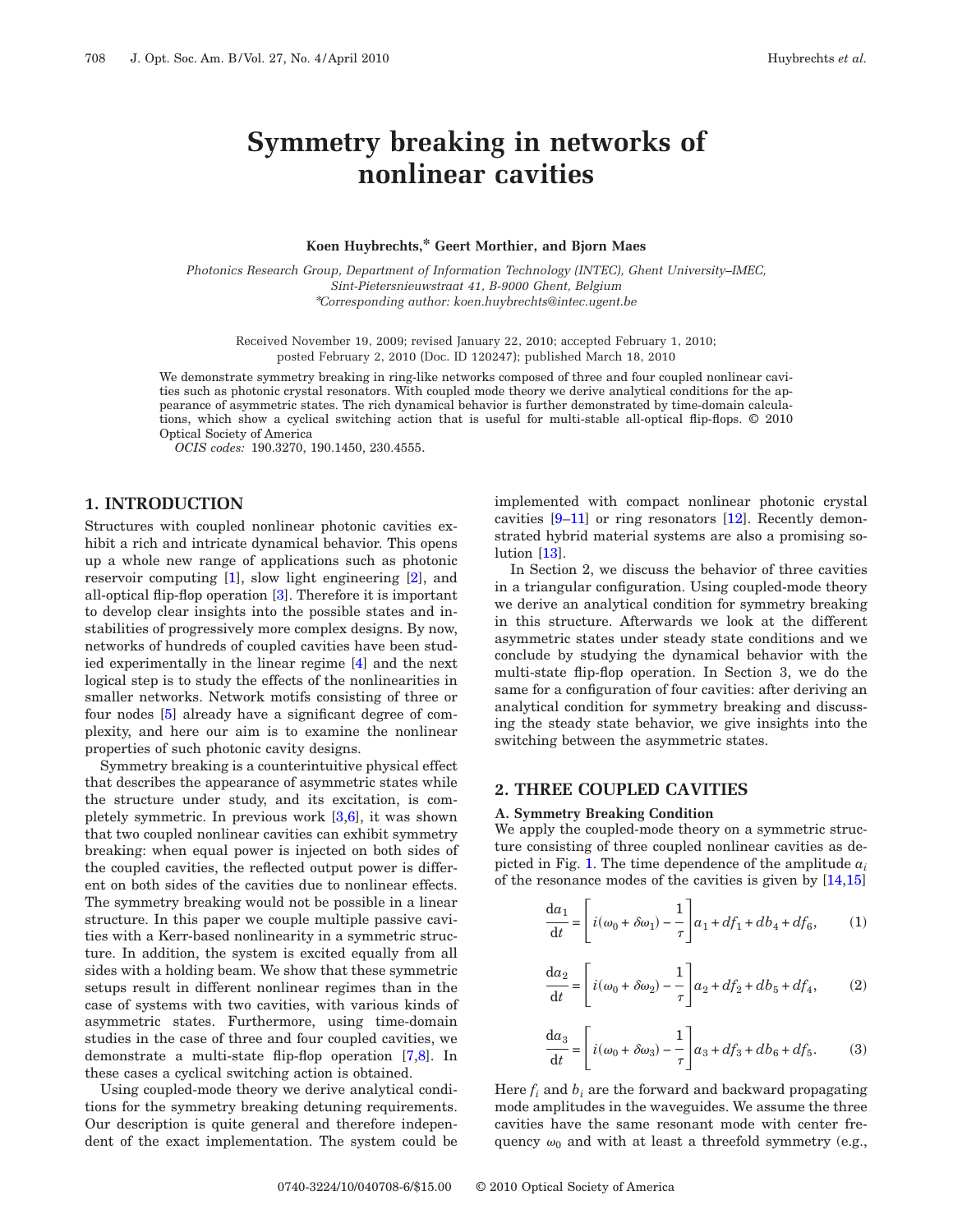<span id="page-1-0"></span>

Fig. 1. (Color online) A schematic representation of a symmetric structure of three coupled cavities.

monopole) in order to have the same coupling *d* to the three waveguides. The nonlinear frequency shift due to the Kerr nonlinearity is given by

$$
\delta\omega_i = \frac{-|a_i|^2}{P_0\tau^2},\tag{4}
$$

with  $P_0$  as the characteristic nonlinear power of the cavity [\[14\]](#page-5-12) and  $\tau$  as the lifetime of the cavity which can be related to the *Q*-factor as  $Q = \omega_0 \tau/2$ . A formula for the coupling *d* between the waveguide modes and the cavity can be derived by applying energy conservation laws on the coupled-mode equations [\[15\]](#page-5-13) and we find

$$
d = i \sqrt{\frac{2}{3\tau}} \exp\left(i\frac{\phi}{2}\right).
$$
 (5)

Here  $\phi$  represents the phase depending on the waveguide length and the reflection properties. For high-*Q* cavities and small detunings,  $\phi$  will be quasi-independent of the frequency.

<span id="page-1-3"></span>The amplitudes of the forward and backward propagating waves are coupled by [\[16\]](#page-5-14)

$$
f_4 = \exp(i\phi)b_4 + da_1,\tag{6}
$$

$$
b_4 = \exp(i\phi)f_4 + da_2.
$$
 (7)

<span id="page-1-4"></span>Similar equations hold for the other waveguides.

The analysis will be done in the frequency domain so  $d/dt$  will be replaced by  $i\omega$  (with  $\omega$  as the operating frequency). The forward and backward internal waveguide amplitudes can be eliminated in Eqs.  $(1)$ – $(3)$  and we obtain

$$
\[ i(\omega_0 - \omega + \delta \omega_1) - \frac{1}{\tau} \] a_1 + \kappa (2\gamma a_1 + a_2 + a_3) = -df_1, \quad (8)
$$

$$
\left[i(\omega_0 - \omega + \delta \omega_3) - \frac{1}{\tau}\right] a_3 + \kappa (2\gamma a_3 + a_1 + a_2) = -df_3,
$$
\n(10)

with  $\gamma = \exp(i\phi)$  and  $\kappa = d^2/(1-\gamma^2)$ . In our further analysis, we will use dimensionless cavity energies  $A = -|a_1|^2 / P_0 \tau$ , *B*=− $|a_2|^2$ /*P*<sub>0</sub> $\tau$ , and *C*=− $|a_3|^2$ /*P*<sub>0</sub> $\tau$ , and a dimensionless detuning  $\Delta = \tau(\omega_0 - \omega)$ . This detuning  $\Delta$  can be expressed also in terms of the linewidth  $\delta\Omega$  of the cavity mode as  $\Delta$  $=2(\omega_0-\omega)/\delta\Omega$ . To examine the effect of symmetry breaking we assume equal input powers and phases from all sides (i.e.,  $f_1 = f_2 = f_3$ ). The elimination of  $f_1$  in the above equations gives

<span id="page-1-1"></span>
$$
\left[-\frac{1}{3} + i(\Delta' + A)\right]a_1 = \left[-\frac{1}{3} + i(\Delta' + B)\right]a_2\tag{11}
$$

$$
= \left[ -\frac{1}{3} + i(\Delta' + C) \right] a_3,\tag{12}
$$

<span id="page-1-5"></span>with

$$
\Delta' = \Delta - \frac{2 \cos(\phi) - 1}{3 \sin(\phi)}.
$$
\n(13)

We take the modulus squared of Eq.  $(11)$  and after factoring we get

$$
(A - B)\left(B^2 + (A + 2\Delta')B + A^2 + 2\Delta'A + {\Delta'}^2 + \frac{1}{9}\right) = 0.
$$
\n(14)

A similar equation holds for the relation between *A* and *C*.

Apart from the symmetric solutions derived from the first factor  $(A=B=C)$ , there is also the possibility of an asymmetric solution (second factor) if the detuning  $\Delta'$  is chosen correctly and if the solution is stable. The factor of the asymmetric solution can be seen as a quadratic equation in *B* for which the discriminant has to be positive for the existence of real solutions:

$$
-3A^2 - 4\Delta' A - \frac{4}{9} > 0.
$$
 (15)

This condition is fulfilled if *A* lies between the values

$$
-\frac{2\Delta'}{3} \pm \frac{2\sqrt{9\Delta'^2 - 3}}{9}.
$$
 (16)

<span id="page-1-2"></span>Thus the asymmetric solution exists if  $|\Delta'| > 1/\sqrt{3}$ . In case of a self-focusing Kerr effect (positive nonlinearity), *A* is negative and therefore the condition for symmetry breaking is

$$
\Delta' > \frac{1}{\sqrt{3}}.\tag{17}
$$

## **B. Static Solutions**

By solving the coupled-mode equations under steady state conditions, we can find the static solutions as a function of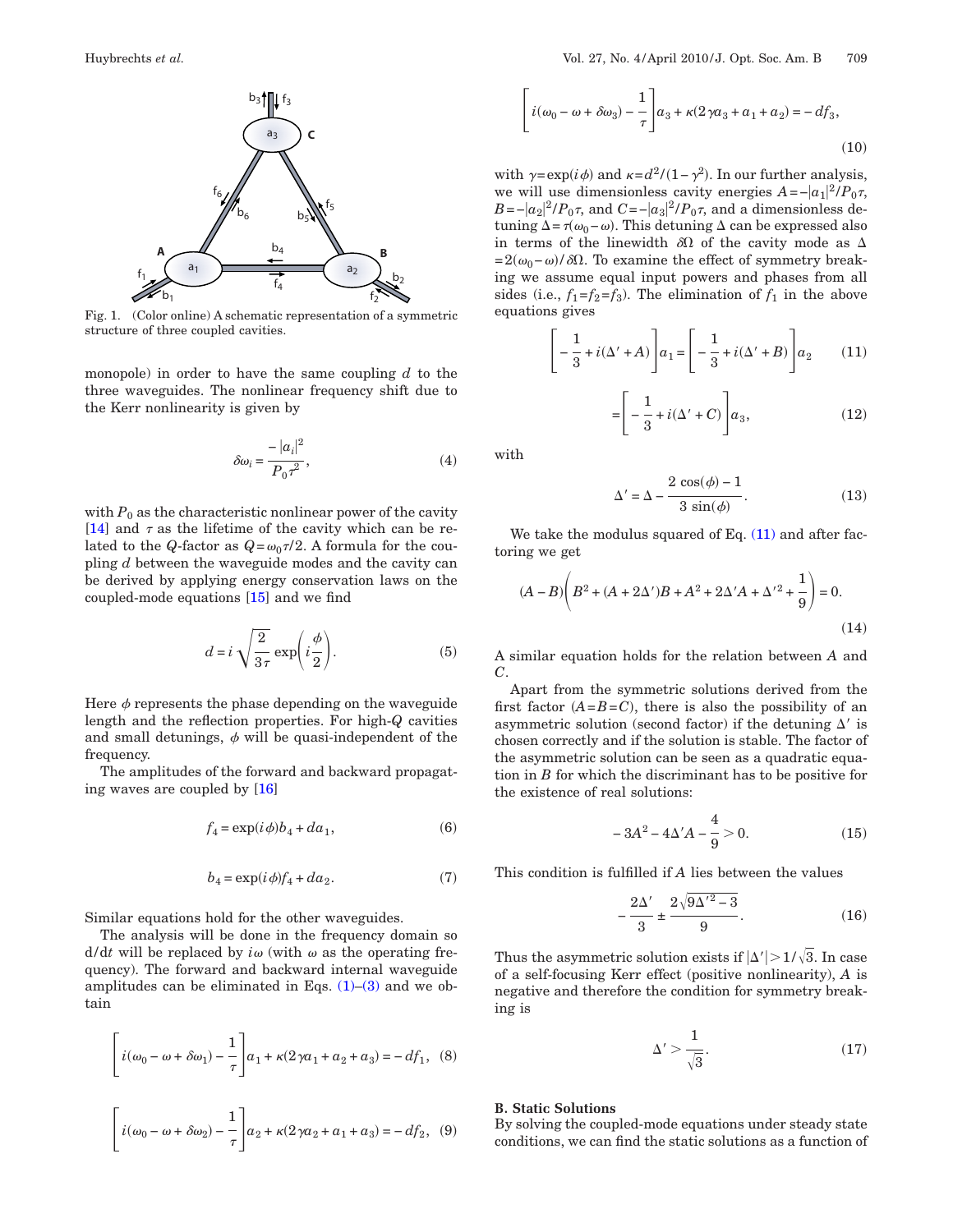the input power. In addition, a stability analysis needs to be performed to determine which of the possible states are stable and thus excitable in experiments.

The linear stability analysis is done by evaluating the eigenvalues of the Jacobian matrix for the obtained states. Therefore we rewrite Eqs.  $(1)$ – $(3)$  into six ordinary differential equations (ODE's) where the phase and amplitude are considered separately. The elements of the Jacobian matrix are obtained by taking the derivatives of these equations to each of the variables (amplitude and phase of  $a_i$ ). After evaluating this  $6\times 6$  Jacobian matrix in the possible solutions, we can determine the corresponding eigenvalues. If the real part of all these eigenvalues is negative, the system will move into the direction of the equilibrium point.

The stable output powers are depicted as a function of the input power in two different configurations where the condition for symmetry breaking [Eq. [\(17\)\]](#page-1-2) is fulfilled (Fig. [2\)](#page-2-0). One can clearly observe that besides the symmetric solution (all output powers the same and equal to  $P_{\text{in}}$ ), asymmetric solutions show up for a certain range of input powers (regions I, II, and III). With increasing input power, we uncover a distinctive progression through three possible symmetry breaking regimes. In region I of Fig.  $2(a)$ , we distinguish solutions where two out of three output powers are equal and have a higher value than the third output which is low. By increasing the input power, the two equal outputs split up (region II) and the symmetry breaking in the system is complete: all three output

<span id="page-2-0"></span>

Fig. 2. (Color online) The states of the output power as a function of the input power for a structure with (a)  $\Delta = 0.1$  and  $\phi =$  $-0.5$  and (b)  $\Delta = 0.1$  and  $\phi = 2.0$ . The unstable states are shaded.

powers are different. This state then transforms to region III where two low output powers are equal and the third output is high. When we change the phase  $\phi$ , we find the bifurcation depicted in Fig.  $2(b)$  where the same states appear but in a different order. The parameters of the two examples are chosen in order to show the three possible regimes in a single example, but were not optimized for possible other conditions. Higher values for the detuning  $\Delta$  seem to increase the extinction ratio but also move the asymmetric regime to higher input powers. However, we did not perform an extensive analysis on this matter.

To have more insight into the symmetric solution of Fig.  $2(a)$ , we depict the energy of the resonant modes in the cavities as a function of the input power (Fig. [3\)](#page-2-1). It appears that the symmetric solution itself exhibits also a bifurcation structure. Despite this bifurcation in the cavity energies of the symmetric solutions, this asymmetry does not show up in the output powers of Fig. [2](#page-2-0) because the two branches have equal output powers (cf. conservation of energy), but a different phase. In the lower branch, the symmetric solution becomes unstable for certain input powers and in that range the asymmetric solutions are possible. This means that we can avoid the symmetric solutions of the upper branch if we stay below the input power threshold of  $P_{\text{in}} \approx 4.5 P_0$ . For the second case (with  $\phi$ =2.0), this bistability in the symmetric solution does not show up and we find that only stable asymmetric solutions appear in the region of symmetry breaking.

To see the influence of the parameters  $\Delta$  and  $\phi$ , we depict the appearance of the different states in Fig. [4](#page-3-0) for a constant input power of  $3.0P_0$ . We can clearly observe the same three regions as described before.

#### **C. Dynamic Behavior**

We can study the dynamical behavior by solving Eqs.  $(1)$ – $(3)$  in the time domain. In the third regime of Fig.  $2(a)$ , it is possible to switch between asymmetric states where one of the outputs is high and the other two outputs are low. This results in a multi-stable flip-flop operation [\[7,](#page-5-6)[8\]](#page-5-7). When a short pulse is applied to two of the three ports, the system will evolve to a state where the third output port has the high output power. In Fig. [5,](#page-3-1) the switching is done between the three possible output states. The time is expressed in units of the characteristic

<span id="page-2-1"></span>

Fig. 3. (Color online) The stable states of the cavity energies as a function of the input power for a structure with  $\tau(\omega - \omega_0) = 0.1$ and  $\phi$ =−0.5. The unstable states of the symmetric solutions are shaded.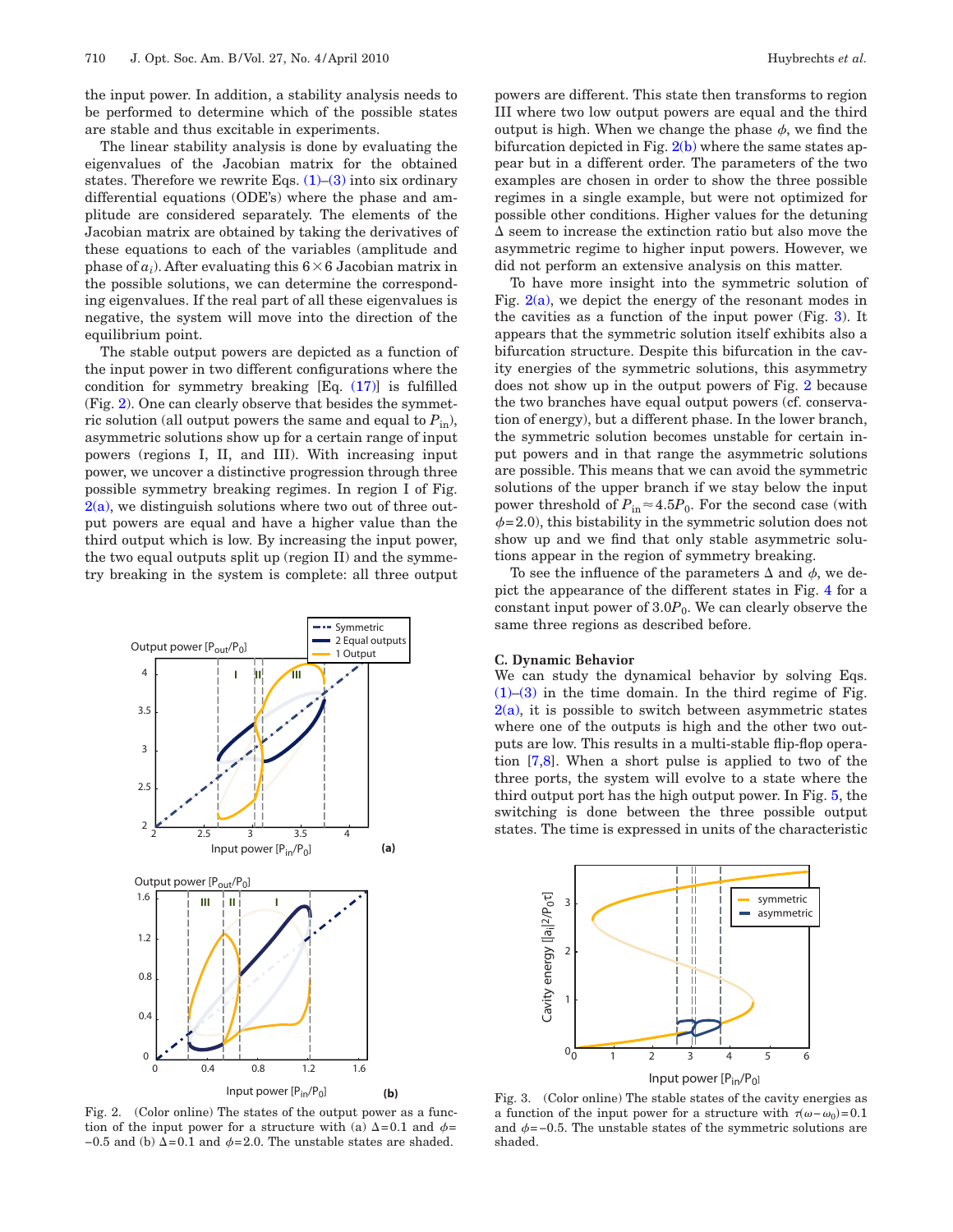<span id="page-3-0"></span>

Fig. 4. (Color online) The different working regimes for different parameters of  $\Delta$  and  $\phi$  with a constant input power of  $P_{in}/P_0=3.0$ . Region I: two equal solutions in the upper branch and one in the lower branch (bounded by the brown curve); region II: three different outputs (bounded by the blue curve); region III: two equal solutions in the lower branch and one in the higher branch (bounded by the orange curve). The cross indicates the working point of Fig.  $2(a)$ .

lifetime  $\tau$  of the cavity. A constant input power of  $3.3P_0$  is injected in the three cavities. To achieve switching, this input power is increased in two of the three input ports to  $3.5P_0$  during a time  $30\tau$ .

We do the same for the bifurcation diagram of Fig. [2\(b\).](#page-2-0) We work in the same regime as before and find that by injecting a single pulse in one of the output ports, the system switches to a state where that output is high and the other outputs are low. This is demonstrated for an input power of  $0.5P_0$  which is increased to  $1.2P_0$  in case of a pulse  $[Fig. 5(b)]$  $[Fig. 5(b)]$ . We observed robust switching behavior: small variations on the input power do not cause switching and a variation of 30% on the values of  $\Delta$  of the different cavities is possible when using higher pulse powers.

<span id="page-3-1"></span>The switching times scale with the *Q*-factor of the cavity. If we assume the cavity has a *Q*-factor of 4000, the switching time can be predicted to be 520 ps. This rather slow switching speed is due to the fact that the system has to travel over a large distance in phase space. It can be reduced by also adjusting the phase of the injected pulses, as demonstrated for a single cavity in [\[17\]](#page-5-15). The energy needed to enter the bistable regime is proportional to the Kerr nonlinearity and becomes lower if the mode has a small volume. In literature, we find typically a value of 2.6 mW for photonic crystal cavities [\[14\]](#page-5-12). In silicon ring resonators with a *Q*-factor of 14,000 an operational value of about 6 mW is necessary  $[12]$ . Two possible suggestions for a practical implementation of the proposed scheme are depicted in Fig. [6](#page-4-0) as an illustration: the first using a photonic crystal cavity with a hexagonal symmetry in the cavity mode and the other consisting of ring resonators coupled to waveguides.

## **3. FOUR COUPLED CAVITIES**

## **A. Symmetry Breaking Conditions**

The analysis for the symmetric structure of four coupled cavities (Fig. [7\)](#page-4-1) is similar to the previous one. The time dependence of the resonant modes of the cavities is now

$$
\frac{da_1}{dt} = \left[ i(\omega_0 + \delta \omega_1) - \frac{1}{\tau} \right] a_1 + df_1 + db_5 + df_8, \quad (18)
$$

$$
\frac{da_2}{dt} = \left[ i(\omega_0 + \delta \omega_2) - \frac{1}{\tau} \right] a_2 + df_2 + db_6 + df_5, \quad (19)
$$

$$
\frac{\mathrm{d}a_3}{\mathrm{d}t} = \left[ i(\omega_0 + \delta\omega_3) - \frac{1}{\tau} \right] a_3 + df_3 + db_7 + df_6, \qquad (20)
$$

$$
\frac{da_4}{dt} = \left[ i(\omega_0 + \delta \omega_4) - \frac{1}{\tau} \right] a_4 + df_4 + db_8 + df_7. \tag{21}
$$

By using the same definitions as before and Eqs. [\(6\)](#page-1-3) and [\(7\),](#page-1-4) we rewrite these in the following form:



Fig. 5. (Color online) Switching between the three different states of region III.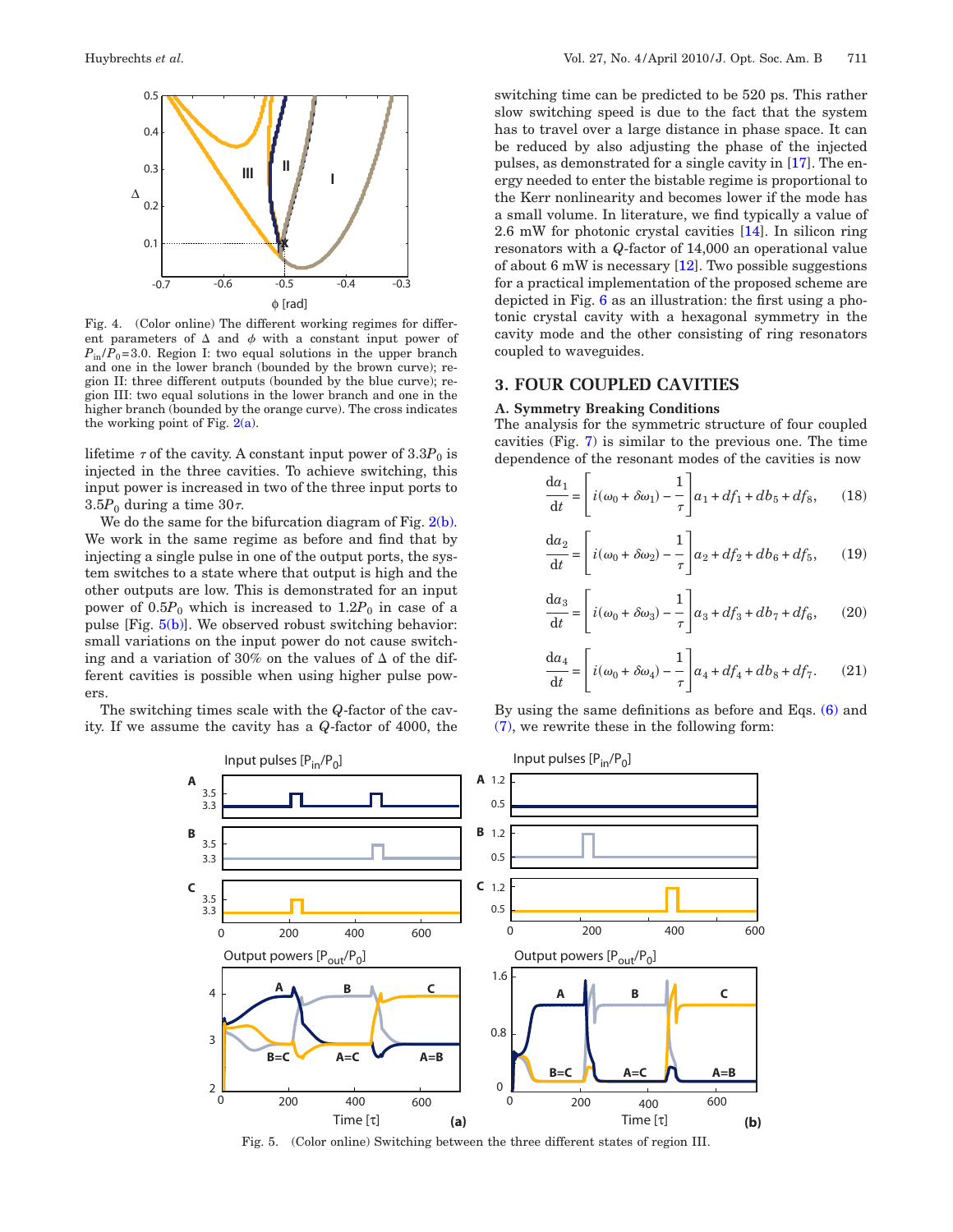<span id="page-4-0"></span>

Fig. 6. (Color online) Two possible implementations of the proposed scheme using (a) photonic crystal cavities and (b) ring resonators.

$$
\left[i(\omega_0 - \omega + \delta \omega_1) - \frac{1}{\tau}\right]a_1 + \kappa(2\gamma a_1 + a_2 + a_4) = -df_1,
$$
\n(22)

$$
\left[i(\omega_0 - \omega + \delta \omega_2) - \frac{1}{\tau}\right] a_2 + \kappa (2\gamma a_2 + a_1 + a_3) = -df_2,
$$
\n(23)

$$
\left[i(\omega_0 - \omega + \delta\omega_3) - \frac{1}{\tau}\right]a_3 + \kappa(2\gamma a_3 + a_4 + a_2) = -df_3,
$$
\n(24)

$$
\left[i(\omega_0 - \omega + \delta \omega_4) - \frac{1}{\tau}\right] a_4 + \kappa (2\gamma a_4 + a_3 + a_1) = -df_4.
$$
\n(25)

To find a condition for symmetry breaking, it is assumed that all inputs are equal  $(f_1 = f_2 = f_3 = f_4)$ . By combining the first and the third equation, we obtain an equation similar to Eq.  $(12)$ :

$$
\[ -\frac{1}{3} + i(\Delta'' + A) \] a_1 = \left[ -\frac{1}{3} + i(\Delta'' + C) \right] a_3, \qquad (26)
$$

<span id="page-4-1"></span>with



Fig. 7. (Color online) Schematic representation of a symmetric structure of four cavities coupled by waveguides.

<span id="page-4-2"></span>

Fig. 8. (Color online) Schematic representation of the symmetry breaking condition for three and four coupled cavities. In the dark regions, the symmetry breaking condition holds.

$$
\Delta'' = \Delta - \frac{2}{3} \cot \phi. \tag{27}
$$

The same relation can be derived for *B* and *D* when combining the second and the fourth equation. When we apply the same reasoning as in the previous case of three coupled cavities, we find the following condition for symmetry breaking with a self-focusing Kerr effect (positive nonlinearity):

$$
\Delta'' > \frac{1}{\sqrt{3}}.\tag{28}
$$

In Fig. [8](#page-4-2) the conditions for three and four coupled cavities are depicted graphically as a function of  $\Delta$  and  $\phi$ .

## **B. Static Solutions**

We can solve the coupled-mode equations again under steady state conditions and perform a stability analysis which takes now a Jacobian matrix of 64 elements to be evaluated at each point. We can depict the stable output powers as a function of the input power for a configuration where the symmetry breaking condition is fulfilled; see Fig. [9.](#page-4-3) In this configuration, there are two different asymmetric solutions. The first one to show up has a leftright symmetry with two pairs of equal output powers (e.g.,  $A = B$  and  $C = D$ ). In the next solution, two opposing cavities have the same output power and the other two

<span id="page-4-3"></span>

Fig. 9. (Color online) Stable states of the output power as a function of the input power for a structure consisting of four cavities with  $\Delta$ =−0.35 and  $\phi$ =0.6. The unstable states are plotted with a thin line.